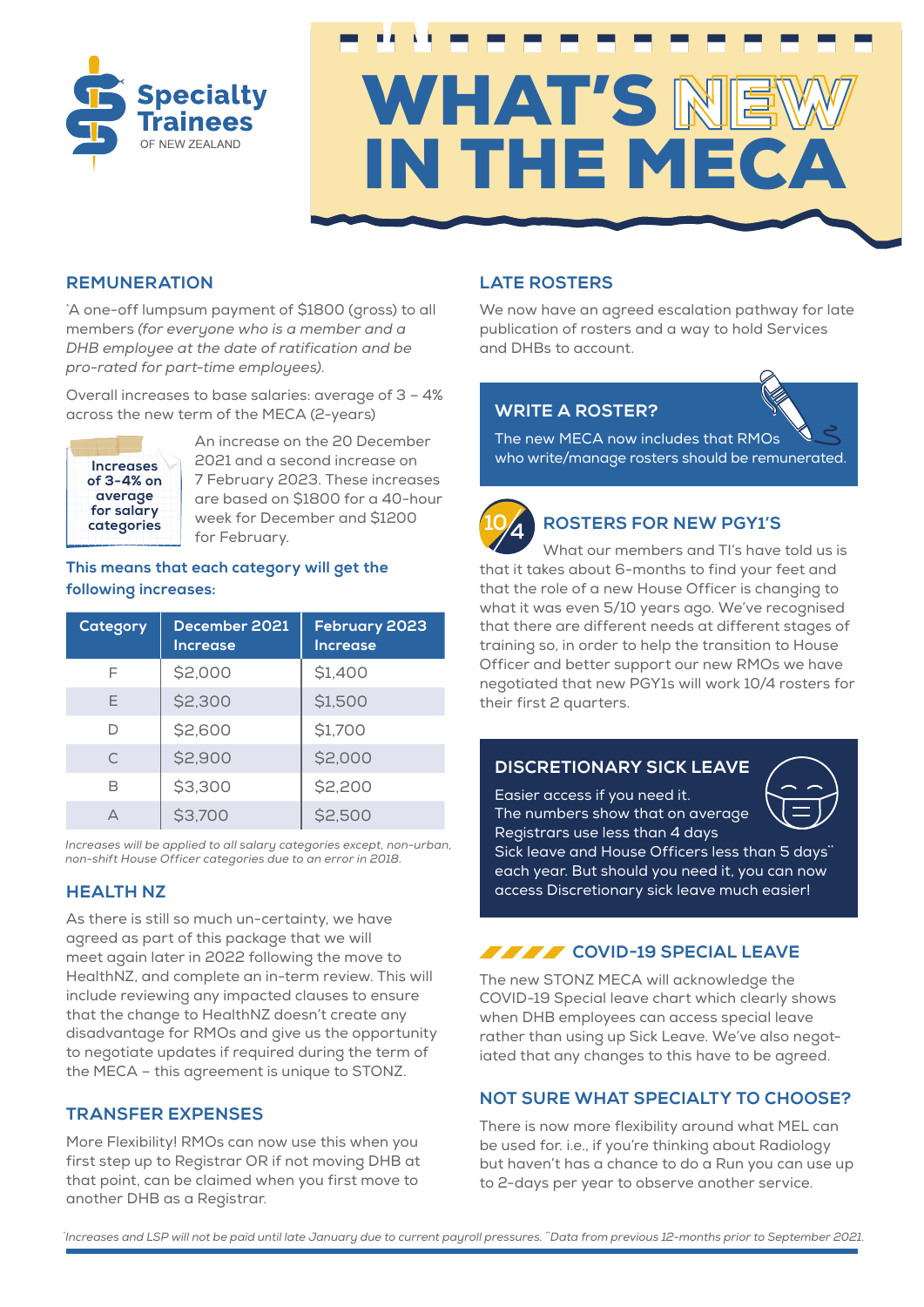## **SICK OF WAITING FOR TRAINING REIMBURSEMENTS TO BE PAID?**

DHBs now commit to processing reimbursements within 4-6 weeks!

#### **ONLINE TEACHING**

Acknowledgement in the new MECA that some teaching is now often occurring online and clarification as to what should happen if teaching is regularly happening outside of normal hours. i.e., compensation.



# **ADDITIONAL PAY STEP (when pass Part 1 or equivalent)**

 Previously this could only be claimed if you completed an exam as a Registrar but is now recognised if completed as a House Officer, not just a Registrar in order to better reflect how Colleges are changing pre-selection criteria.

#### **PART-TIME WORK**

We've added the same clause as the NZRDA MECA to ensure that members are being treated equally and given the same opportunities to access parttime work.

# **SENIOR REGISTRAR RATES**

 Previously Senior Registrars were not able to access the higher rates when working at other DHBs. Now, for those RMOs who return to a previous DHB to help out, but are not permanently employed they will be able to claim as a Senior.

# **LUNCH WHILE WORKING A CBA**

When working a CBA, usually RMOs are rostered a lunchbreak so are therefore not provided with a 'meal'. We now have an acknowledgement that RMOs working CBA's and who consistently cannot take a lunch break should be compensated.

# **PHYSICAL FACILITIES**

Updated to include beds for those on nights should be away from clinical area's & are prioritised for those RMOs who have significant rest requirements e.g., those on 7-nights or call-back.

# <u>FFFFFFFff</u>

## **CROSS COVER**

 We are seeing more non-RMO positions added to services and rosters as a way to meet demand. We appreciate the need to this, but as part of the new MECA we have an agreement that no RMO should be expected to cover for non-RMO work unless specified. What this means is if a DHB or service is going to add a new non-RMO position then they will have to think about how to cover that person while they are on leave and not leave it to chance.

# **ADMIN TIME FOR REGISTRARS**

Acknowledgement that Registrars should have sufficient time in their working week to



complete administrative work associated with their clinical duties and service development. This is vital for the run review process and ensuring admin time is not removed, and also counted as part of salary calculations.

### **BEST PRACTICE GUIDELINES FOR PARENTAL LEAVE**

These guidelines outline what should be done before, during and on return from parental leave for DHBs and RMOs. It includes ability to request to have no long days, weekends or nights rostered in first month of returning from leave, and also includes the possible reimbursement of a breast-pump if the DHB cannot provide appropriate facilities.

# **FAMILY VIOLENCE**

We've added the statutory clause into the MECA to ensure RMOs are protected if they need it.

#### **CONTINUOUS SERVICE**

We have extended the definition of continuous service for Rural Health Medicine Trainees to 12-months. This means that if a RMO rotates to a non-DHB employer for RHM training for more than 3-months, but less than 12-months, their allowances and CME will not be re-set and they will be able to access this immediately on their return, rather than having to wait another 12months.